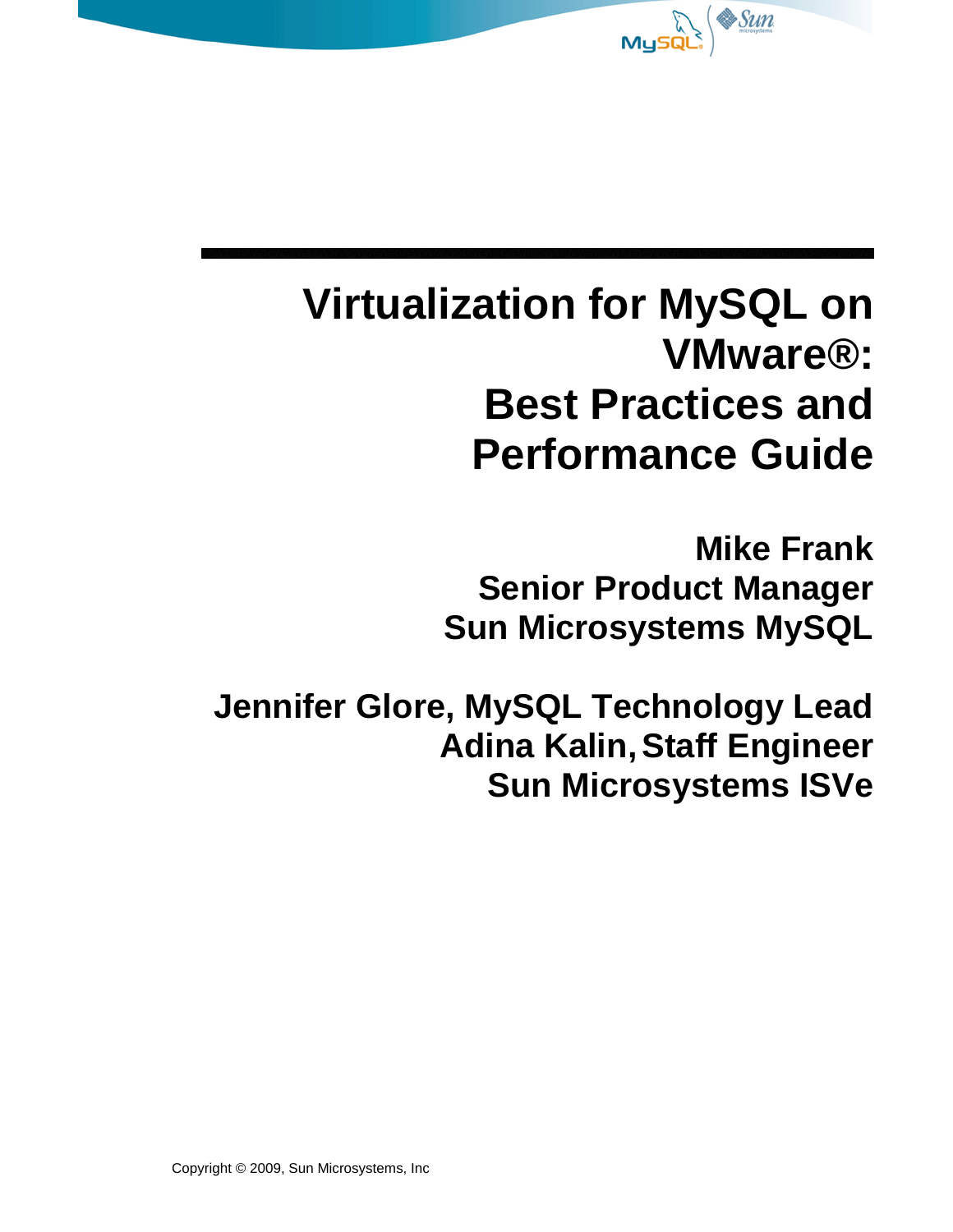## A MySQL® Business White Paper

**Table of Contents** 

| 2 WHY RUN MYSQL DATABASE ON VMWARE® INFRASTRUCTURE3 |  |
|-----------------------------------------------------|--|
|                                                     |  |
|                                                     |  |
|                                                     |  |
|                                                     |  |
|                                                     |  |
|                                                     |  |
|                                                     |  |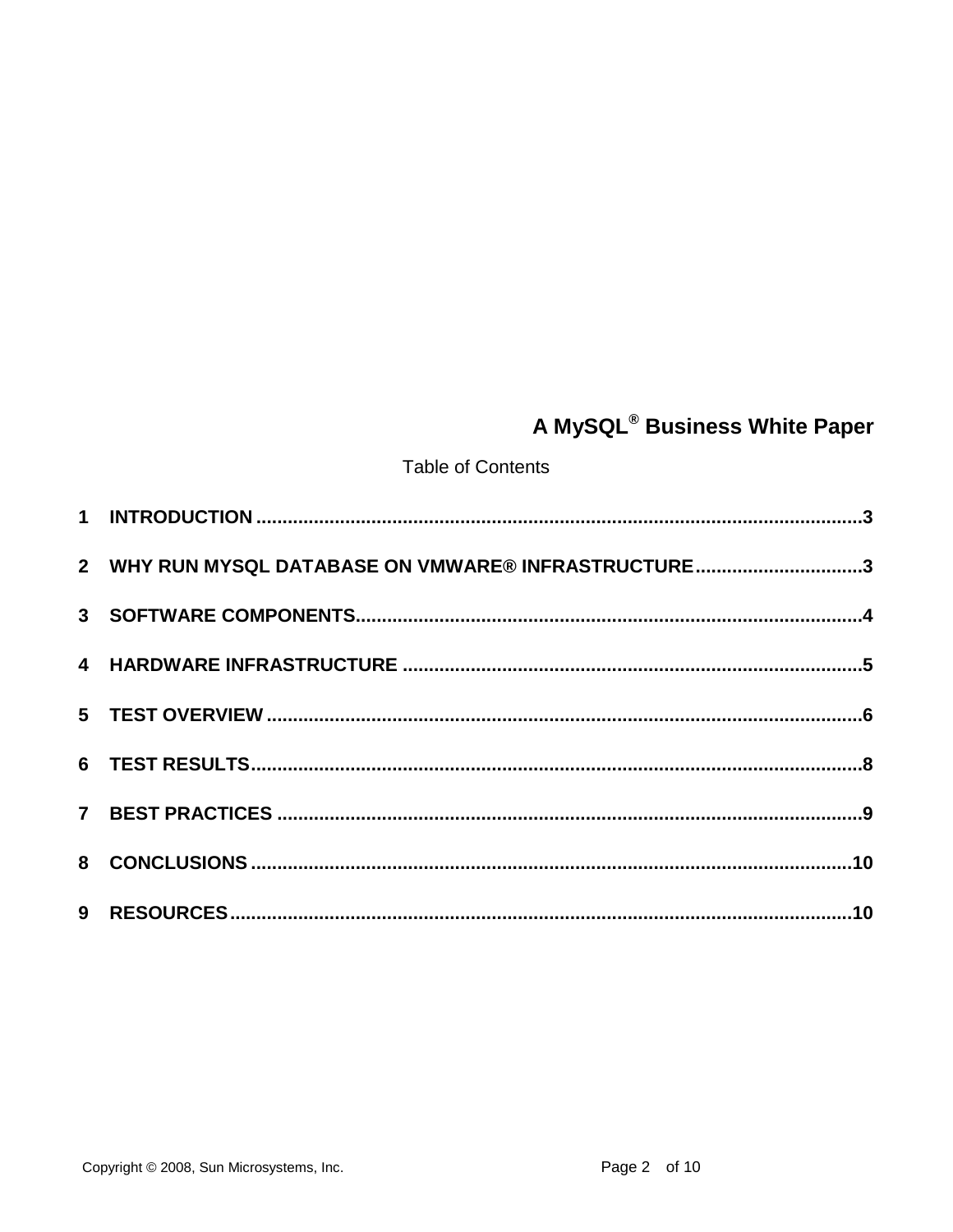### <span id="page-2-0"></span>**1 Introduction**

Recently Sun/MySQL and VMware jointly ran tests for MySQL on VMware® ESX in order to:

- Provide a comparison of virtualized instances of MySQL Server instances running on VMware ESX with non-virtualized MySQL Server instances running on an equivalent hardware server.
- Provide "Best Practice" configuration guidance for running MySQL Server in a virtualized VMware environment

In a nutshell, performance variance is minimal on a properly configured system, as shown in tests on a typical small to medium business level server with MySQL running in a VMware virtualized environment. This document explains how we reached this conclusion by describing the setup, configuration, and results from our testing. This information should be invaluable to anyone running or considering running MySQL Server on VMware Infrastructure.

The evaluators also performed additional tests regarding the performance of MySQL with VMware® High Availability (HA) and VMware® Distributed Resource Scheduler (DRS) for load balancing, migration, and recovery. Details of that testing series will be covered in a second document.

### <span id="page-2-1"></span>**2 Why run MySQL Database on VMware® Infrastructure**

Virtualization dramatically improves the efficiency and availability of resources and applications in IT organizations. Internal resources are underutilized under the old "one server, one application" model and IT administrators spend too much time managing servers rather than innovating. An automated datacenter, built on a VMware virtualization platform, allows them to respond to market dynamics faster and more efficiently than ever before. [VMware](http://www.vmware.com/products/vi/)  [Infrastructure](http://www.vmware.com/products/vi/) delivers resources, applications—even servers—when and where they're needed. VMware customers typically [save 50-70% on overall IT costs](http://www.vmware.com/solutions/consolidation/) by consolidating their resource pools and delivering highly available machines with VMware Infrastructure. The VMware Infrastructure product suite delivers cost savings by maximizing infrastructure efficiency, reducing operational costs and providing cost effective business continuity.





Traditional Architecture **Victor Victor**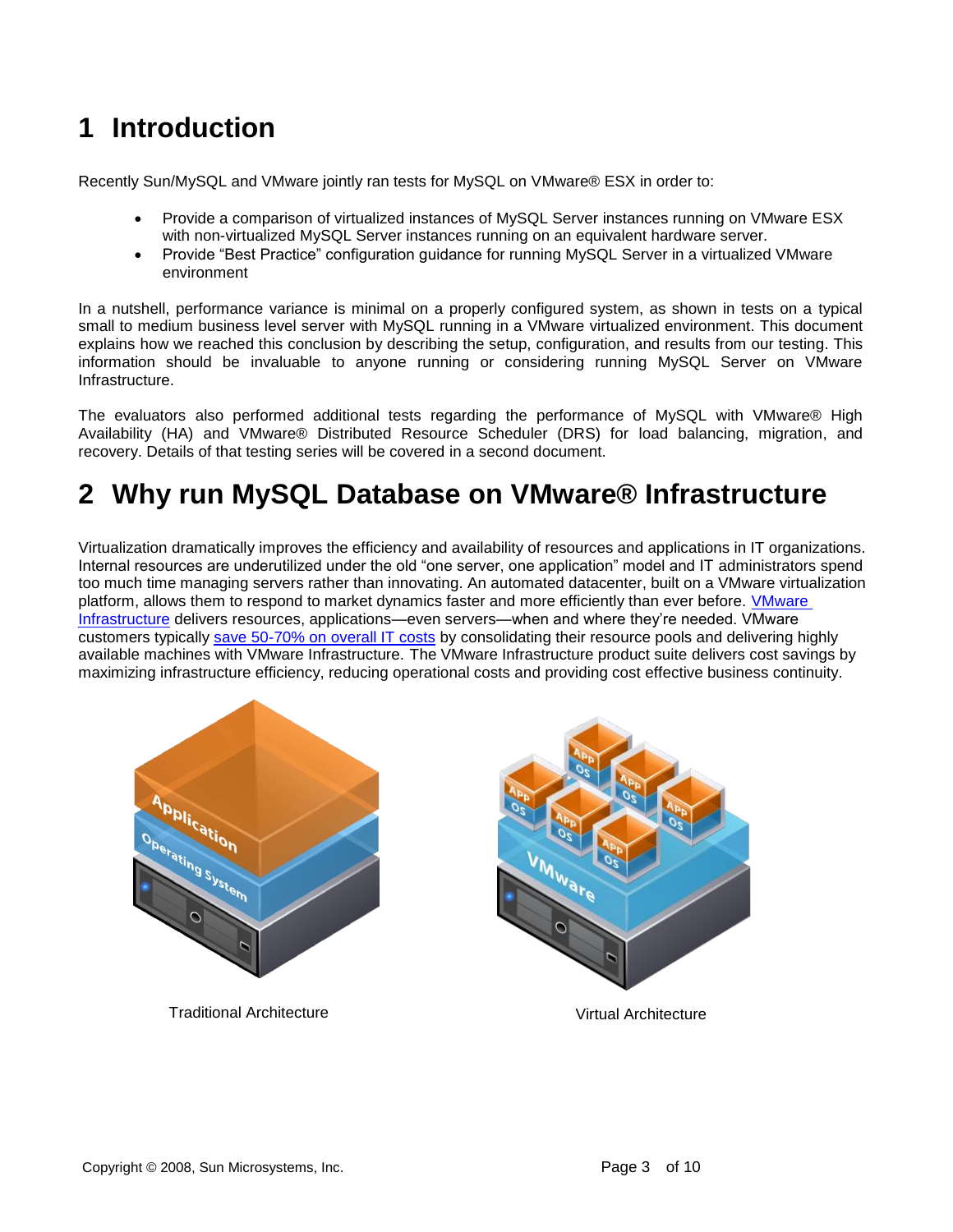VMware solutions can provide many benefits to MySQL administrators. VMware virtualization provides a layer of abstraction between the resources required by MySQL Server and the operating system and the underlying hardware providing those resources.

Benefits of virtualizing MySQL include:

- Consolidation: Consolidate multiple physical servers onto one, with little to no impact on user response time and throughput.
- Ease of Provisioning: Encapsulate standard MySQL Server/OS configuration to an image that can then be cloned or moved across hardware resources, thereby reducing the cost of application provisioning and deployment.
- Manageability: Use VMware® VMotion to move virtual machines from server to server with no loss of user connectivity, data, or transactions, eliminating planned downtime for common operations such as hardware maintenance.
- Availability: Reduce unplanned downtime and maintain higher service levels. VMware HA ensures that in the case of an unplanned hardware failure, affected virtual machines are rapidly restarted on another host in a VMware cluster.

### <span id="page-3-0"></span>**3 Software Components**

The software stack used to perform the tests comprised the following products:

#### **Database Server: MySQL Enterprise Server 5.1**

 MySQL Enterprise Server software is the most reliable, secure and up-to-date version of MySQL for cost-effectively delivering E-commerce, Online Transaction Processing (OLTP), and multi-terabyte Data Warehousing applications. It is a fully integrated transaction-safe, ACID compliant database with full commit, rollback, crash recovery and row level locking capabilities. MySQL delivers the ease of use, scalability, and performance that has made MySQL the world's most popular open source database. <http://www.mysql.com/products/enterprise/server.html>

#### **Operating System: Linux - RedHat 5.2 ES 64 bit (http://www.redhat.com)**

#### **Testing Software: SysBench 0.4.10 (http://sysbench.sourceforge.net/)**

#### **Virtualization software: VMware Infrastructure components including:**

- VMware® ESX 3.5 (**<http://www.vmware.com/products/vi/esx/>**)**:** VMware ESX is a "bare-metal" hypervisor that partitions physical servers into multiple virtual machines. Each virtual machine represents a complete system, with processors, memory, networking, storage and BIOS. VMware ESX enables multiple virtual machines to:
	- Share physical resources
	- Run unmodified operating systems and applications
	- Run the most resource-intensive applications side by side on the same server
- VMware® vCenter Server: VMware vCenter Server, formerly VMware VirtualCenter, centrally manages [VMware Infrastructure](http://www.vmware.com/products/vi/) environments simplifying day to day IT operations management and making virtual environments easy to control and administer.
	- [Complete virtualization management](http://www.vmware.com/solutions/virtualization-management/) for the VMware Infrastructure.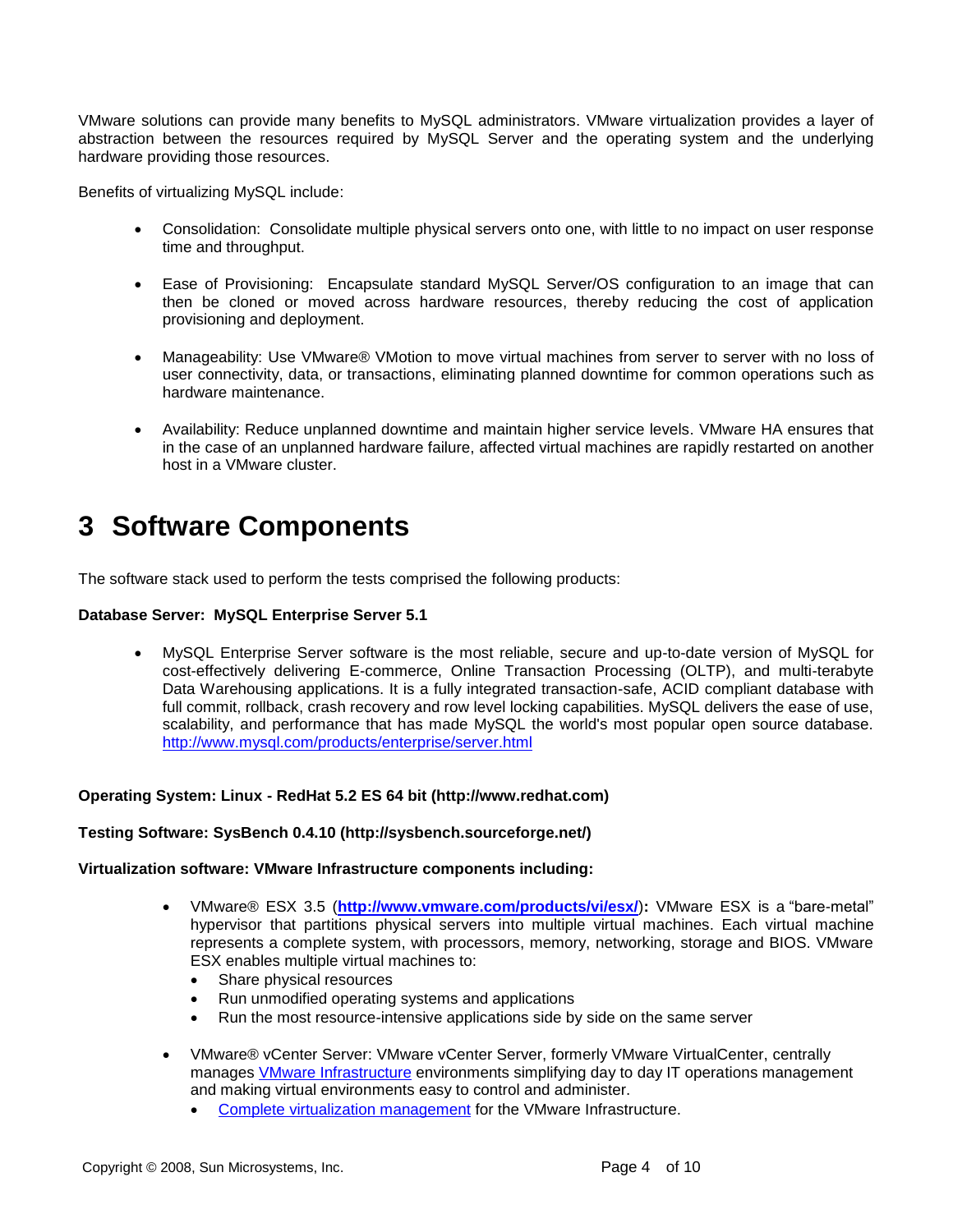- Decrease planned and unplanned downtime for improved [business continuity.](http://www.vmware.com/solutions/continuity/)
- Run fewer servers and dynamically power down unused servers to [reduce energy costs.](http://www.vmware.com/solutions/consolidation/green/)
- Virtual Machine File System (VMFS): A high-performance clustered file system for ESX

### <span id="page-4-0"></span>**4 Hardware Infrastructure**

The hardware used to perform the tests comprised the following products:

**Server: Sun Fire x4200 M2, 2\*dual 2.6GHz AMD Opteron, 16GB RAM,** <http://www.sun.com/servers/entry/x4200/>

| 图 200 年(2) 400 km (4) |       |  |
|-----------------------|-------|--|
|                       |       |  |
|                       |       |  |
|                       |       |  |
|                       | ----- |  |
|                       |       |  |

The Sun Fire was equipped with two internal 10000 rpm 100 gigabyte disks so we could have one disk for the Linux operating system and one for ESX.

#### **SAN: StorageTek 6140 configured RAID 0+1, directly attached to the server.**

[http://www.sun.com/storage/disk\\_systems/midrange/6140/](http://www.sun.com/storage/disk_systems/midrange/6140/)

|  |  |  | and the book of the book and the book of the book |  |  |  |  |  |  |
|--|--|--|---------------------------------------------------|--|--|--|--|--|--|
|  |  |  |                                                   |  |  |  |  |  |  |

**HBA Card: QLogic Corp QLA2432 (rev 02)**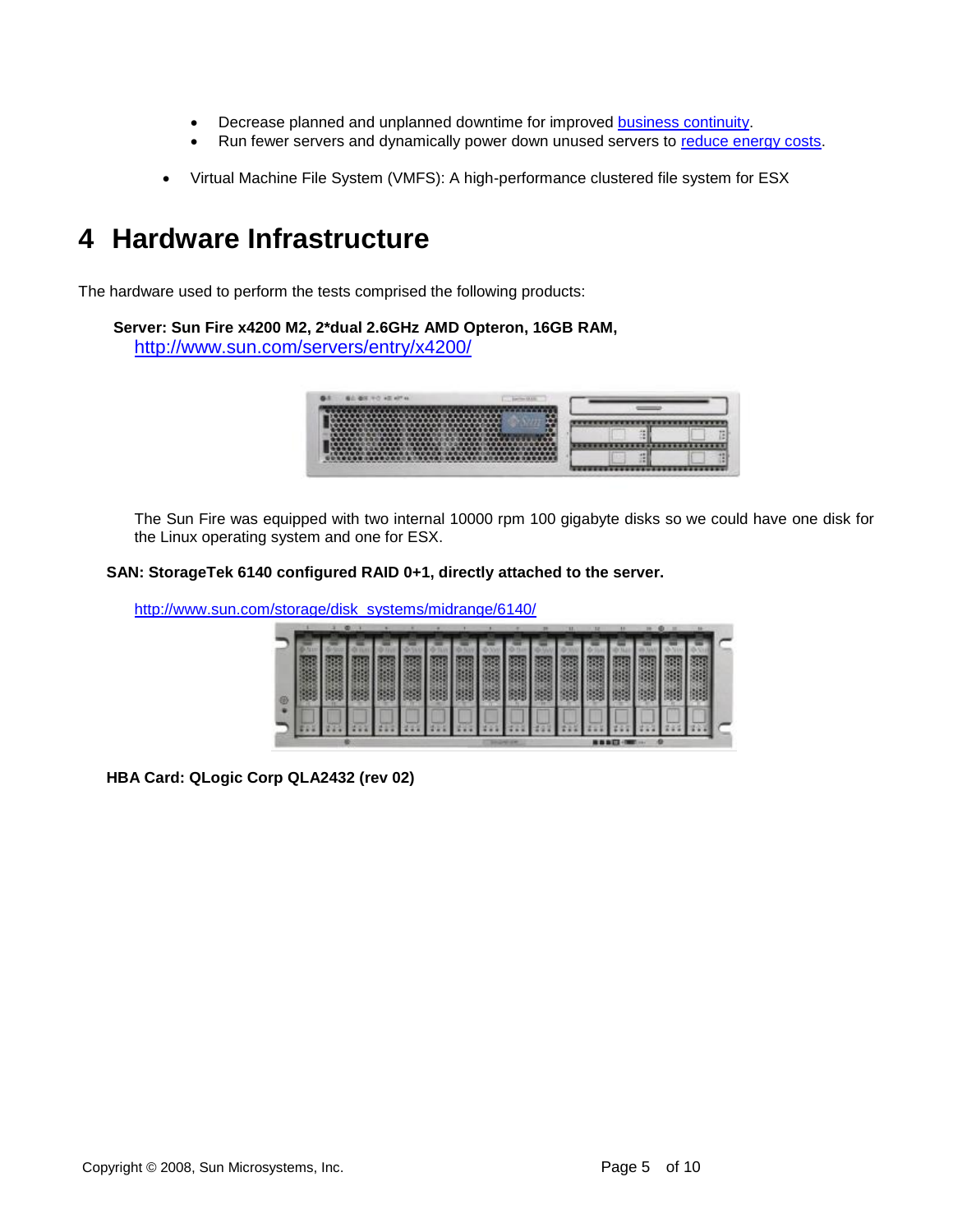### <span id="page-5-0"></span>**5 Test Overview**

Our goal was to make this testing a fair comparison of MySQL behavior in virtual environments versus non-virtual environments. All tests were performed on exactly the same hardware system; using matching internal boot disks and SAN LUNs. These two internal disks were set up so we could boot in two different modes:

- 1. Linux on the physical hardware
- 2. VMware ESX hypervisor on the physical hardware



The environment was set up to achieve "apples to apples" comparisons for physical and virtual environments:

#### **Physical Environment:**

When the Linux operating system was booted directly on the hardware we disabled two CPUs, thus matching the number of CPUs for both the physical and virtual environments.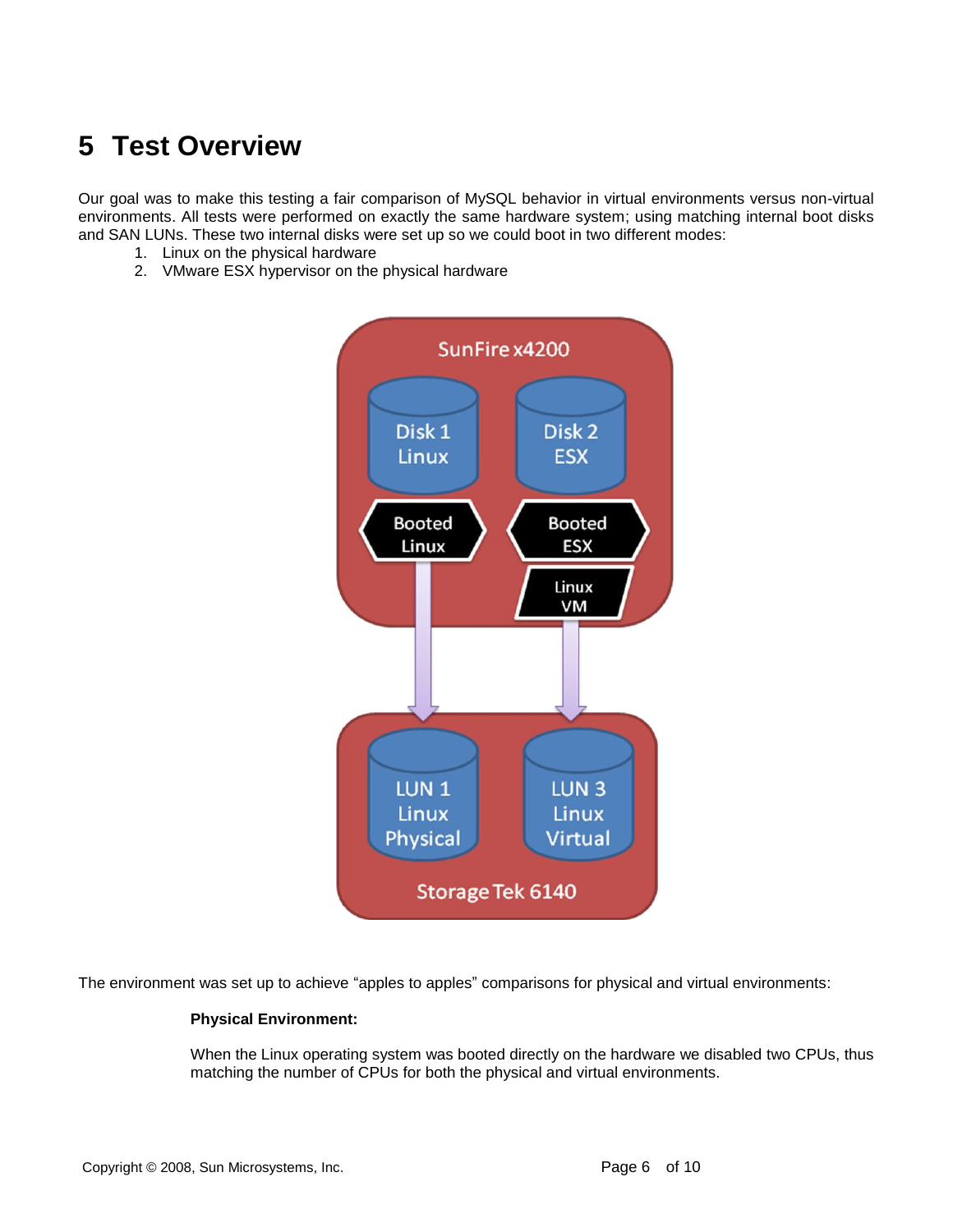To disable the CPUs on Red Hat Linux use the following command:

echo 0 > /sys/devices/system/cpu/cpu2/online and echo 0 > /sys/devices/system/cpu/cpu3/online

#### **Virtual Environment:**

Within VMware ESX, we created two virtual machines with resources and operating system versions equivalent to their physical counterparts: two cpus and 4GB RAM.

#### **Storage Environment:**

On SAN storage, we created two LUNs of 100GB each; in other words, one LUN for each test scenario: Linux physical and Linux Virtual. The SAN LUNs were configured exactly the same and varied in name only.

We used the ext3 filesystem: /etc/fstab ( Linux ): /dev/sde1 /var/lib/mysql ext3 defaults 2 2

#### **MySQL Environment:**

MySQL Enterprise Server 5.1.30 was installed with each operating system, both physical and virtual, and the my.cnf was set up so that the database files were on a LUN on the StorageTek 6140 unit (since each DB instance had its own LUN as explained earlier). Again the MySQL configurations matched for each environment. We used the default my.cnf.

#### **Test Execution**

For each of the two target platforms (Linux physical and Linux virtual), we completed runs for 4, 8, 16 and 32 concurrent threads within SysBench. To push read and write IO we ran SysBench in OLTP mode and used the complex ("advanced transactional") mode. Using the [complex](http://sysbench.sourceforge.net/docs/#database_mode) ("advanced transactional") mode forces each thread to perform transactions using BEGIN/COMMIT statements and a combination of select, update, delete and insert within these transactions.

#### **Steps for Running SysBench**

#### **Before running the SysBench scripts:**

The SysBench database, sbtest, was created and all user permissions granted as follows:

```
mysql -uroot -p
create database sbtest;
grant all on *.* to 'root'@'%';
```
(note: that this only needs to happen once per platform)

#### **Before each test script**:

The sbtest table was dropped and recreated with sysbench/prepare. mysql -uroot sbtest -e "drop table sbtest"

#### **Then the sysbench was prepared**

```
./sysbench
```

```
--test=oltp 
--mysql-table-engine=innodb 
--oltp-table-size=10000000 
–mysqlsocket=/var/lib/mysq l/mysql.sock 
--mysql-user=root prepare
```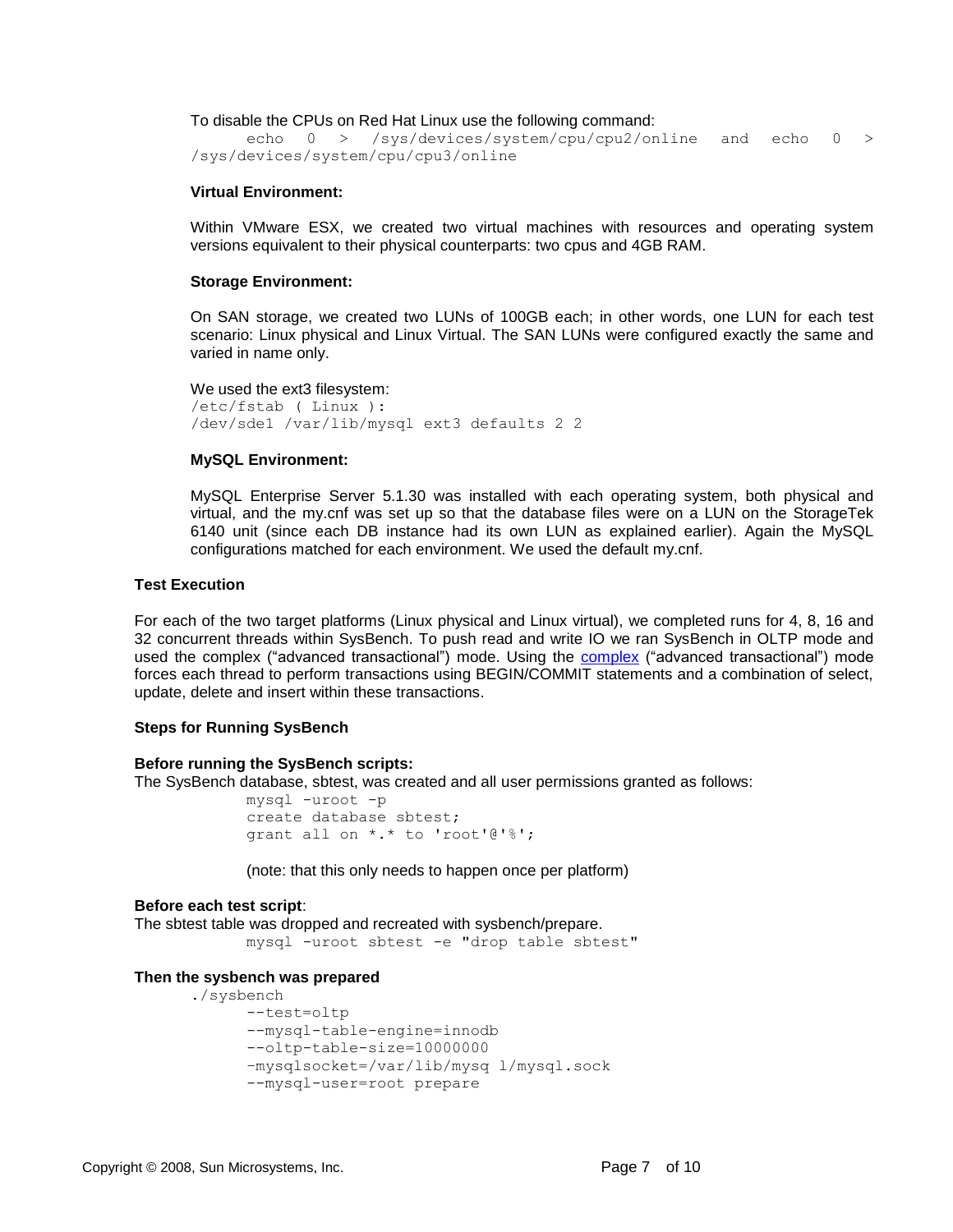#### **And finally the test was run varying – --num-threads with values of 4,8,16,and 32**

*Note: that when you run sysbench the –oltp-table-size should be larger than in the prepare phase. We used*  –oltp-table-size=80000000

```
./sysbench 
      --num-threads=4 
      --max-time=900 
      --max-requests=500000 
      --test=oltp 
      --mysql-user=root 
      –mysql-host=localhost
      --mysql-port=3306 
      --mysql-table-engine=innodb 
      --oltp-test-mode=complex –oltp-table-size=80000000 run > 
MYRESULTS.txt
```
### <span id="page-7-0"></span>**6 Test Results**

The SysBench test scenario was a stress test with no delay that lasted 15 minutes. This heavy stress level scenario was chosen to cover the majority of possible user situations. However, this peak transaction load is atypical of most production systems and represents a peak load that few customers would see for any sustained length of time within their environments. As shown in the results included below, the difference in transactions per second is just under 4.9% on average between a physical and virtual environment. This difference is likely unnoticeable to end users, especially in a more typical situation with a lower transaction volume. Furthermore, in our tests, the number of threads (connections) didn't have any significant effect on performance for either HW or VM results and the differences remained in the same range.

| <b>SysBench Threads</b> |          |          | 16        | 32       |  |
|-------------------------|----------|----------|-----------|----------|--|
| HW (tps)                | 320      | 330      | 329       | 324      |  |
| $VM$ (tps)              | 305      | 316      | 313       | 305      |  |
| TPS delta (%)           | 4.69%    | 4.24%    | 4.86%     | 5.86%    |  |
| <b>HW Latency (ms)</b>  | 38       | 52       | 114       | 318      |  |
| <b>VM</b> Latency (ms)  | 39       | 54       | 123       | 333      |  |
| Latency Delta (%)       | $-2.63%$ | $-3.85%$ | $-7.89\%$ | $-4.72%$ |  |

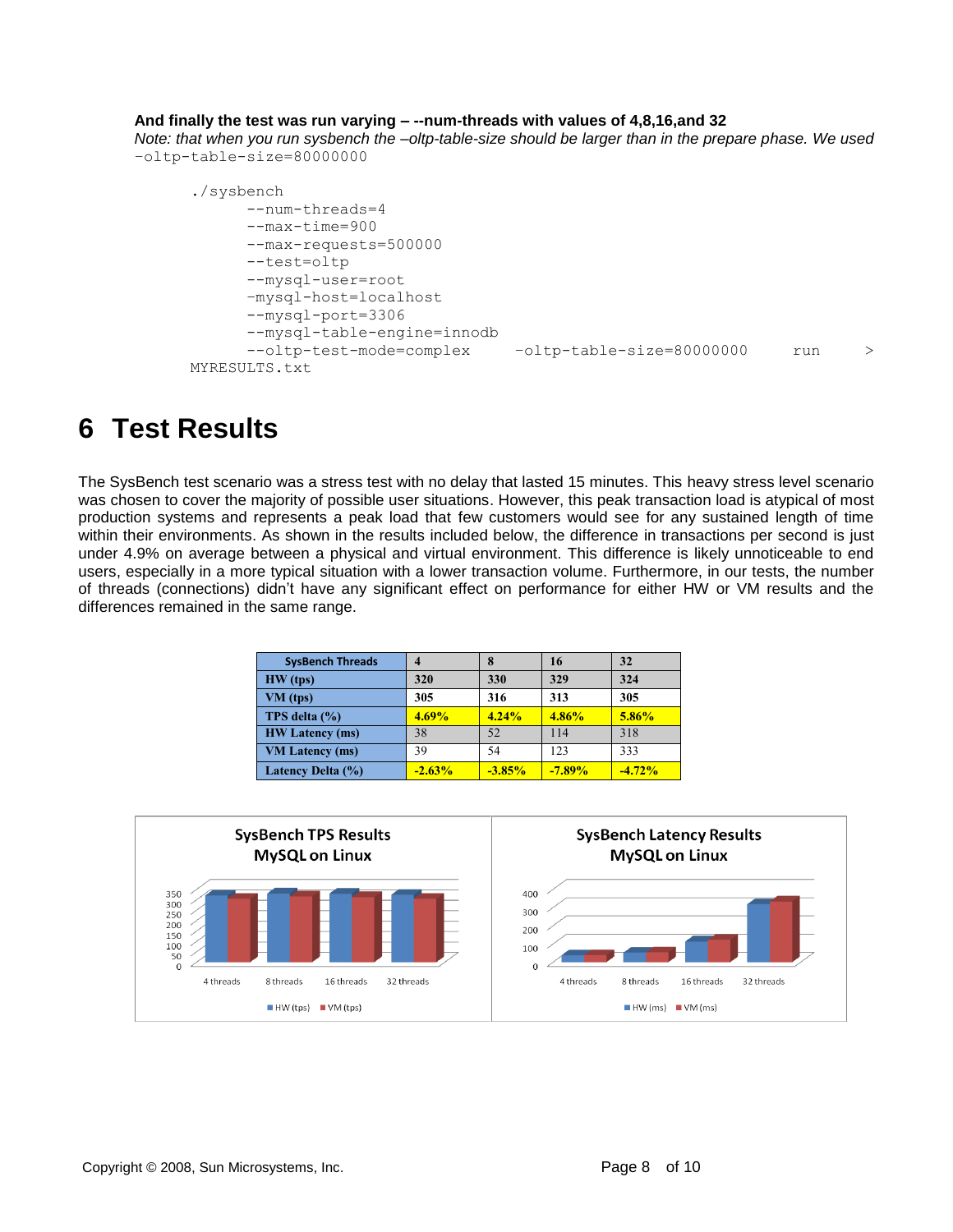### <span id="page-8-0"></span>**7 Best Practices**

Within our testing scenario, we implemented several best practices that if ignored may compromise performance.

#### **Storage configuration**

- o RAID
	- Use a RAID configuration that works well for databases. We used 0+1
	- Use a hardware RAID and not a software-based RAID (e.g. a volume manager)
- o HBA Card
	- To optimize the throughput of your HBA card(s), you may want to change their maximum queue depth setting within your ESX configuration.
		- In our tests we adjusted the Queue Depth for our QLogic HBA /etc/vmware/esx.conf
			- Set ql2xmaxqdepth=128
- o General
	- **For optimum performance separate the OS and database disks.**
	- **Spread your virtual disks across your physical disks**
	- Be careful not to dynamically reconfigure virtual disks with the MySQL database running. This applies to regular hardware as well, but it's a mistake often made on VMs.

#### **Proper use of the Sysbench tool**

As specified above, before any run of sysbench, the sbtest table should be reset (dropped and rebuilt). As well, table size in sysbench/prepare should be smaller than the size you give into sysbench/run. Failure to do this may results in inconsistent results.

#### **VMware Best Practices**

General best practices for VMware performance testing include the following:

- Ensure that database queries use indices effectively, thus reducing any unnecessary I/O operations. Overall, additional I/O operations may cause an increase in CPU use compared with physical systems.
- For Red Hat based versions of linux, be aware of the effects of the frequent timer interrupts, which may need to be managed via the divider command. More information on this issue is available in the VI performance paper listed in the resources section below.
- Reduce the number of vCPUs in your virtual machines to the minimum, as larger numbers of vCPUs will incur more scheduling overhead. For example, if running on a four vCPU virtual machine with only 30% CPU utilization, reduce the number of vCPUs to two and expect to run at around 55 to 60% CPU utilization.
- Disable the floppy drive, CD ROM and USB adaptors in your virtual machines. This reduces overhead slightly, and can also reduce the chances of IRQ conflicts on the system. IRQ conflicts are also documented in VMware performance literature listed below.
- Use physical systems that have multiple physical NICs available, and separate network traffic across the two NICs to reduce network contention.

Additional performance best practices can be found in the documents listed in the resources section.